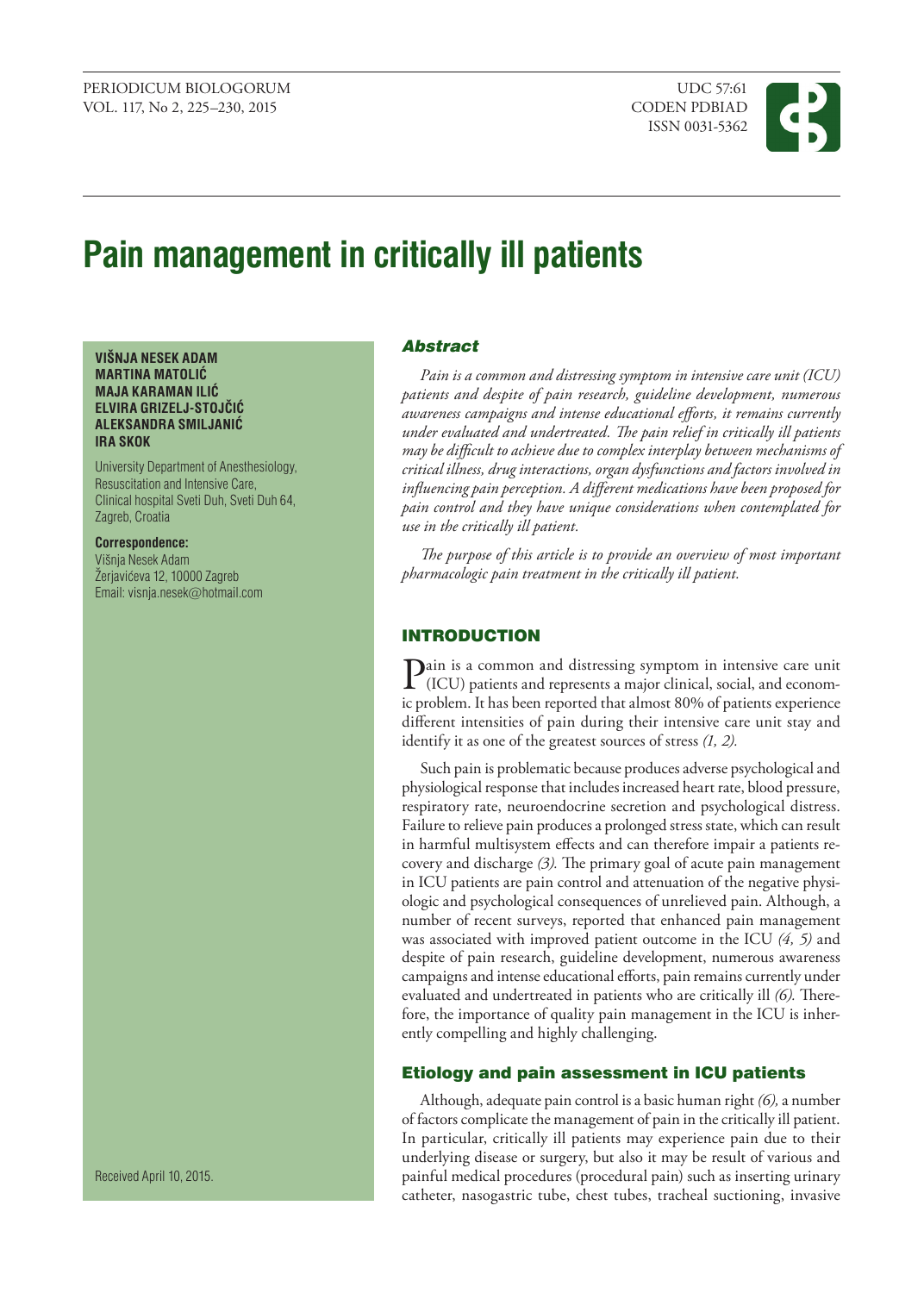lines, (arterial and central venous catheter) suture removal and routine nursing care. Nursing care procedures such as bathing, massage of back and pressure points, sheets change and repositioning are the most common painful procedures in ICU patients *(7)* Vazquez M *et al. (8)* analyzing pain intensity during 330 turnings in 96 medicalsurgical patients and reported significantly increased pain score between rest and turning. The bolus of analgesic was used in less than 15% of the turnings. Further, although some ICU patients may be able to communicate, many critically ill patient with cognitive or communication problems due to stroke or brain injury, dementia, confusion, mechanical ventilation and concomitant use of sedatives, may have difficulty in reporting pain. Presence of the some causes mentioned above increases the likelihood for poor pain management, and worsens a patient's experience of pain. The first step in providing adequate pain relief for ICU patients is appropriate assessment. Pain should be assessed by self-reporting scales in patients able to communicate, or by behavioral pain scores in patients unable to communicate. Even though various selfreport pain scales and behavioral pain scales specifically developed for use in critically ill adults are available, these are not always routinely used in the ICU. Patients'selfreporting of their pain is the gold standard of pain assessment and provides the most valid measurement of pain *(9).* The most widely used pain intensity scales are the Numeric Rating Scale (NRS) and Visual Analogue Scale (VAS) while Behavioral Pain Scale (BPS) is considered to be an alternative tool for assessing pain in critically ill, sedated, and mechanically ventilated patients. The BPS assesses pain through evaluation of facial expression, upper limb movements, and compliance with mechanical ventilation. A similar behavioral scale called the Critical-Care Pain Observation Tool (CPOT) may also be used.

#### Route of administration

The route of medication administration is an important consideration for the pharmacologic management of pain in the ICU setting. Intravenous administration is more commonly the route of choice in critically ill patients because of altered GI tract function that could lead to unpredictable absorption of medication.

The choice of intermittent vs. continuous infusion IV administration depends on factors such as the frequency and severity of pain, and the pharmacokinetics of the pain medication. The administration in bolus is associated with the variation in the peak plasma concentration, since the infusion maintains a more stable concentration, but can lead to accumulation of medication especially in patients with renal or liver failure.

Patient-controlled analgesia (PCA) is an effective method for administering analgesic medication and gives patients a sense of control over their pain, expecialiy in postoperative settings. Patients can determine when and

how much medication they receive, regardless of analgesic technique. However, this technique requires fully conscious and orientated patients which make use of PCA limited in ICU patients.

Intravenous administration is generally preferred over subcutaneous or intramuscular routes given potentially inadequate absorption due to regional hypoperfusion (e.g., shock, subcutaneous edema). Regional or neuraxial (spinal or epidural) modalities may also be used in ICU following selected patients and selected surgical procedures. Epidural analgesia (EA) is probably the most often used regional anaesthetic technique in the ICU. EA should be proposed in critically ill patients, such as postoperative after thoracic, abdominal surgery, major vascular surgery and orthopedic surgery or trauma patients, typically.

The major disadvantages of epidural analgesia are the rare but catastrophic complications such as infection, epidural hematoma formation and nerve damage, which can occurred in ICU patients who have a high risk of developing these complications *(10).*

#### Pharmacotherapy

In January 2013, The Society of Critical Care Medicine (SCCM) published the Clinical Practice Guidelines for the Management of Pain, Agitation, and Delirium in Adult Patients in the Intensive Care Unit *(11).* Table 1. shows the commonly used pain management drugs and recommended doses. There are no data to support the preference of analgesic over the other.

## **Opioids**

Opioids are the primary medications for managing pain in critically ill patients because of potency, concomitant mild sedative and anxiolytic properties, and their ability to be administered by multiple routes. Recommended opioids include fentanyl, remifentanil, morphine, and hydromorphone. The choice of opioid and the dosing regimen should be individualized based on drug's potency, pharmacokinetics and pharmacodynamic profiles, side effect profile, patient comorbidities, and function of specific organ systems, in particular the liver and kidneys.

*Morphine sulfate* is the most frequently used opioid in the ICU and has been traditionally a first-line opioid for the treatment of severe pain. Morphine has a half-life of 1.5 to 2h after intravenous administration in normal subjects, but in ICU patient, distribution volume and protein binding may be abnormal. Therefore, the patients can respond very differently to morphine doses in terms of the analgesic effect but also in terms of the side effects. Although, morphine, such as all opioids, may lead to respiratory depression, it is noteworthy to point out that the morphine-6-glucuronide metabolite is more potent than morphine itself, and that accumulation can occur, espe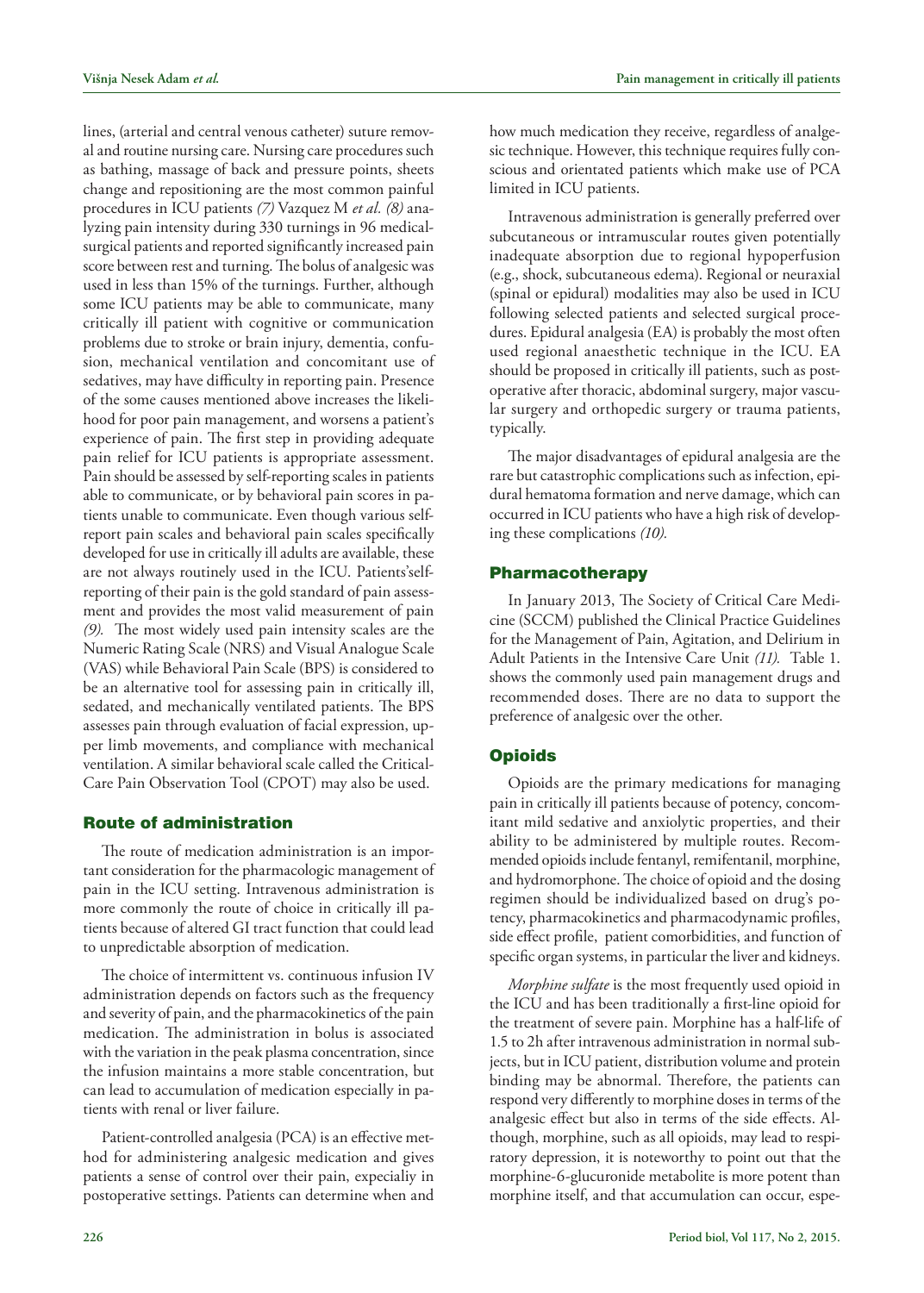cially in patients with renal impairment. Therefore, morphine use should be avoided for patients with known renal insufficiency or failure. Side effects include histamine release, sedation, nausea, ileus, constipation, and spasm of the sphincter of Oddi. Morphine sulfate should be administered intravenously and titrated to effect. The loading dose of 0.05 mg/kg (2–5 mg) should be given over 5 to 15 min. In most patients, the average maintenance dose is 4 to 6 mg/h and should be administered at the dosing interval of 1–2 hrs. Continuous IV morphine can be administered with an initial 2–5 mg bolus dose followed by 1 mg/h.

*Fentanyl* is synthetic opioid roughly 100 times the potency of morphine, which does not cause histamine release and was preferred analgesic agent for critically ill patients with hemodynamic instability. It efficacy is due to its lipid solubility (600 times more lipid soluble than morphine), so if used > 4 hrs fentanyl must be used in the lowest tolerated dose to prevent prolonged effects. With prolonged infusion, the half-life increases dramatically from 30 – 60 minutes to 9–16 h and care must be taken to adjust infusion rate with time.

Fentanyl causes only minor hemodynamic changes and does not affect cardiac inotropy. The dose range for fentanyl infusions is variable and some patients may require higher doses. Bolus dose of 25–100 µg, with subsequent doses of 0.25–0.5 µg/kg every 15–30 minutes might be a good first alternative to morphine in treating acute painful conditions. Alternatively, a bolus dose of 1–2 mcg/kg (25–100 mcg) may be administered followed by initiation of the continuous infusion. Most patients will be adequately treated with 1 to 2 µg/kg/hr (25–200) µg/h infusion).

*Remifentanil* is a fast-acting drug and presents an equally fast recovery *(11)*. It is 150 –200 times more potent than morphine. Its metabolism does not depend on the liver. Analgesia-based sedation with remifentanil is a useful option for mechanically ventilated patients and it can be used in patients that need frequent neurological assessment. Studies have shown a shorter duration of mechanical ventilation and quicker ICU discharge with remifentanil compared with other opioids *(12, 13).* It offers precise control of analgesia for painful procedures in ICU patients and has a highly predictable onset and offset, with a stable context sensitive half-time (3–10 min). No need for initial dose adjustment is required for patients with impaired renal and hepatic function. Therefore, analgesia-based sedation with remifentanil has been introduced as an option in ICU patients. Remifentanil can be administrated in higher doses than are normally used with other opioids without concerns about accumulation and the possibility of unpredictable and/or delayed recovery. Most ICU patients can be managed without bolus doses; if required, a bolus of 0.5–1 µg/kg is usually sufficient. It is recommended that remifentanil infusions

should be started at 6–9 µg/kg/h and than titrated in the range dose 0.5–15 µg/kg/h. Some authors recommended dose to 60 µg/kg/h *(14).* Even under these controlled conditions, this practice has not found widespread use because of the associated incidence of hypotension and bradycardia.

*Hydromorphone* is a semisynthetic opioid agonist that, like fentanyl, has a more rapid onset of analgesia (within 30 minutes) and a short half-life (2–4 hours). While the duration of action is similar to morphine, it does not stimulate histamine release. Hydromorphone is primarily metabolized in the liver to an active metabolite – hidromorphone-3-glucuronide, but it is not clinically significant. Hydromorphone is potent respiratory depressant and may accumulate in patients with renal failure, resulting in neuroexcitation and cognitive impairment. Dosing begins at 0.2 to 0.6 mg and titrated by 0.5 mg increments. Most patients requiring 1 to 2 mg every 1 to 2 hrs. In addition, if given as an intravenous continuous infusion the dose should be  $0.5 - 3$  mg/h.

*Tramadol* is a centrally acting opioid-like drug, and acts by binding to the µ opiate receptor where it is a pure agonist like morphine and inhibits adrenaline and serotonin re–uptake. It is used to treat moderate to severe pain. The most common adverse effect is typical to other opioids and includes nausea, vomiting, dizziness drowsiness, dry mouth and headache. However, tramadol produces less respiratory and cardiovascular depression than morphine, and euphoria and constipation are also less common.

Recommended dosage of 100 mg can be administered as an initial bolus. During the 90 minutes following the initial bolus further doses of 50 mg may be given every 30 minutes, up to a total dose of 250 mg including the initial bolus. Subsequent doses should be 50 mg or 100 mg 4 to 6 hourly up to a total daily dose of 400 mg.

#### Non-opioid analgesics

Non-opioid analgesics are indicated for use in management of mild to moderate pain and moderate to severe pain with adjunctive opioid analgesics. Potential advantages of multimodal analgesia, that involves combination of analgesics with different mechanisms of action, include improved analgesia, effective analgesia with lower opioid doses, and decreased risk of opioid-related adverse effects.

*Nonsteroidal anti-inflammatory drugs (NSAIDs)* have opioid sparing effect but this has not been sufficiently investigated in ICU patients. Although the use of NSAIDs is still contraversial, they may be used as adjuncts to opioid therapy. The most common side effect include gastrointestinal bleeding, renal dysfunction and inhibition of platelet function.

All parenteral NSAIDs should be avoided in patients with preexisting renal insufficiency, asthma, hypoperfu-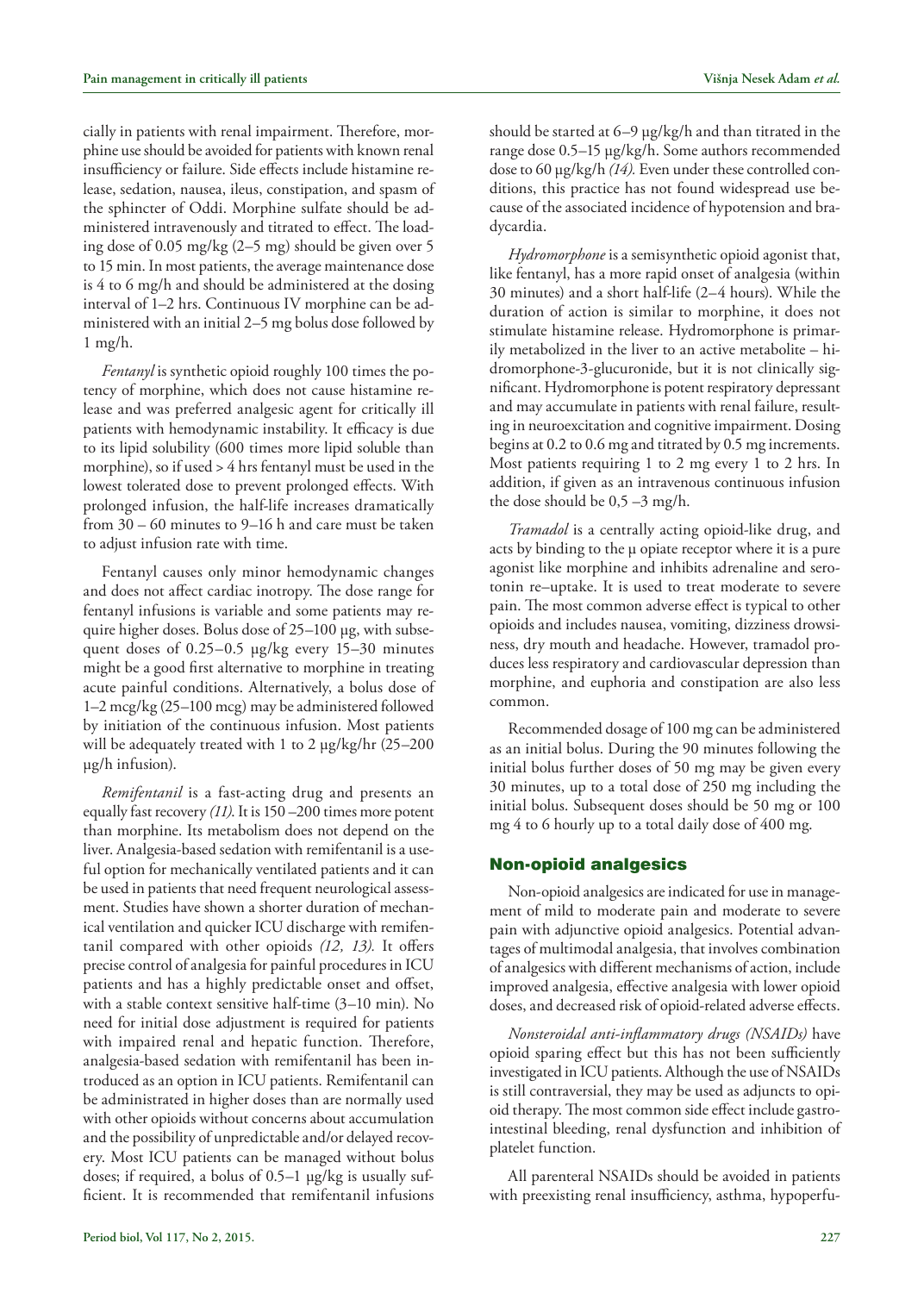#### **Table 1**

Commonly used pain management drugs and recommended doses.

| <b>Drug</b>           | Elimination<br>Half-Life | Peak<br>Effect $(IV)$ | <b>Suggested Dosage</b>                                                                                                                          | <b>Comments</b>                                                                                                                                                                                                                          |
|-----------------------|--------------------------|-----------------------|--------------------------------------------------------------------------------------------------------------------------------------------------|------------------------------------------------------------------------------------------------------------------------------------------------------------------------------------------------------------------------------------------|
| Morphine              | $2-4h$                   | $30 \text{ min}$      | 2-5 mg bolus<br>1-10 mg/h infusion                                                                                                               | Avoid in hemodynamically unstable patients. Active<br>metabolite accumulates in renal dysfunction. May<br>cause itching due to histamine release.                                                                                        |
| Fentanyl              | $2-5h$                   | $4 \text{ min}$       | $25-100$ µg bolus<br>$25-200$ µg/h infusion                                                                                                      | Fastest onset and shortest duration. Accumulation<br>with hepatic impairment. Muscle rigidity.                                                                                                                                           |
| Remifentanil 3-10 min |                          | $1-3$ min             | 0.5-1 mcg/kg IV bolus<br>0.5-15 µg/kg/h infusion                                                                                                 | No accumulation in hepatic/renal failure. Use IBW if<br>body weight >130% IBW                                                                                                                                                            |
| Hydro-<br>morphone    | $2-4h$                   | $20 \text{ min}$      | 0.5-2 mg bolus and 0.2 to<br>0.6 mg every 1-2 h intermittent<br>0.5-3 mg/h infusion                                                              | Therapeutic option in patients tolerant to morphine/<br>fentanyl. Accumulation with hepatic/renal impairment<br>5-10x more potent than morphine.                                                                                         |
| Tramadol              | $5-6h$                   | $45$ min              | 100 mg bolus and 50 mg every<br>30 min up to 250 mg including<br>the initial bolus.<br>total daily dose of 400 mg.                               | The elimination of tramadol may be prolonged in<br>hepatic/renal impairment<br>Contraindicated in patients on MAOI or epilepsy.                                                                                                          |
| Acetamino-<br>phen    | $2-3h$                   | $15 \text{ min}$      | $1$ g every 6 h                                                                                                                                  | May cause hypotension when given by infusion and<br>may cause liver and kidney damage, when taken at<br>higher than recommended doses (overdose).                                                                                        |
| Lidocaine             | $1,5-2 h$                | $45-90 s$             | 100 mg or $1.5-2$ mg/kg at least<br>half an hour before surgical<br>incision, followed by an<br>infusion of $1.33-3$ mg/kg/h<br>intraoperatively | Avoid in patients with arrhythmias, heart failure,<br>coronary artery disease, Adams-Stokes, or heart blocks.<br>Caution should be taken in patients with hepatic<br>or renal failure, sinus bradycardia and incomplete<br>branch block. |

sion, advanced age, concomitant use of steroids and anticoagulants, situations that are frequently observed in ICU patients *(15).* Treatment should be limited to the minimum dosage for the shortest possible time, not to exceed five days.

*Acetaminophen* (paracetamol) was approved for intravenous use in 2010 and is commonly administered for the short-term treatment of mild to moderate pain and febrile critically ill patients with infection. It differs from the available opioids and NSAIDs, since paracetamol does not increase incidence of nausea, vomiting, and respiratory depression that can occur with opioids, or the platelet dysfunction, gastritis, and renal toxicity that are associated with NSAIDs. Although, represents a relatively good safety profile, there is limited information regarding IV use in critically ill patients. Research to date has described that paracetamol can cause transient abnormalities of liver function and may cause hypotension in critically ill patients *(16).* Acute liver failure is the most serious potential complication of the use of paracetamol. The key criteria for assessing potential hepatotoxicity with conventional doses of paracetamol may include hypoxic injury, altered pharmacokinetics, relative over-dosage, muscle glutathione depletion, malnutrition, dehydration, older age and alcoholism which is often seen in critically ill patients. The British National Formulary (BNF) suggests to administer a maximum daily infusion dose of 3 g in adults in these patient groups *(17).*

Randomised, placebo-controlled trial that investigating the safety and efficacy of paracetamol in febrile ICU patients with known or suspected infection is currently underway study (the HEAT -Permissive HyperthErmiA Through Avoidance of Paracetamol in Known or Suspected Infection in the Intensive Care Unit) *(18).* The results of this trial are expected to publish in early 2015 and should provide essential information on efficacy and safety of paracetamol in febrile critically ill patients. The recommended dose for IV acetaminophen is 1 g every 6 h with a maximum allowable dose of 4 g/daily.

*Lidocaine* is commonly used for regional anesthesia and nerve blocks, however, recent clinical studies demonstrated that intravenous perioperative administration of lidocaine can lead to better postoperative analgesia, reduced opioid consumption, improved intestinal motility and decrease hospital length of stay *(19, 20).* Although, the analgesic effect depend on dose, there is considerable individual variability in pharmacokinetic response to lidocaine infusions. Serum steady state is achieved following a bolus of 1.5–2.0 mg/kg of lidocaine and infusion rates of 0.9–3.6 mg/kg/h. These doses generally result in plasma levels of 1.3–3.7 µg/ml, which provide a small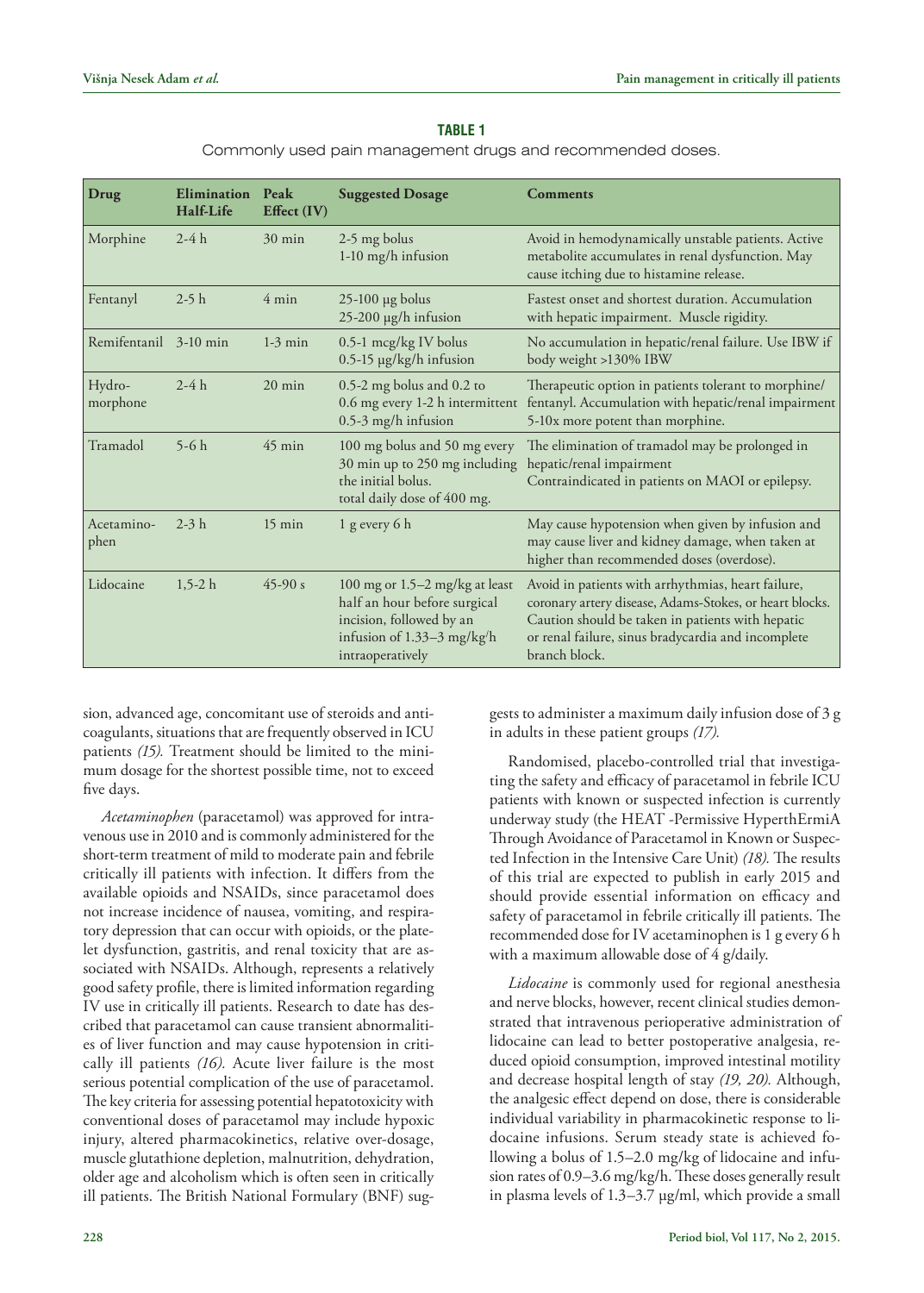marigin of safety. Large doses have better analgesic effect but induce systemic lidocaine's toxicity. Lidocaine induces analgesia when serum ranges are kept at 1–5 µg/m. Although the half-life of the drug is only 120 minutes, the analgesia provided by systemic lidocaine is prolonged, over days or even weeks. With regard to analgesia, it has been reported that intravenous lidocaine produces three different pain relief stages: the first is during infusion and 30 to 60 minutes after its end; the second is a transient stage approximately 6h after infusion; and the third stage appears 24 to 48h after infusion and continues for 21 to 47 days *(21).* Intravenous lidocaine should not be used in patients with arrhythmias, heart failure, coronary artery disease, Adams-Stokes, or heart blocks. Caution should be taken also when using lidocaine in patients with hepatic or renal failure, sinus bradycardia, and incomplete branch block since possible accumulation of lidocaine or its metabolites may lead to toxic phenomena.

Although there is no clear consensus on the dosage regimen, many studies have used a bolus dose of 100 mg or 1.5 mg/kg at least half an hour before surgical incision, followed by an infusion of 1.33–3 mg/kg/ h intraoperatively and continued after operation variably up to 24 h. The application of continuous lidocaine has not been documented in the ICU in controlled studies and more study is needed to confirm beneficial effects of lidocaine in critically ill patients.

# Regional anesthesia and analgesia

Regional anesthesia and analgesia although, not commonly used as a primary modality for analgesia in critically ill patients, can help to improve respiratory and bowel function, mental status and patient comfort secondary to its opioid-sparing effects. It minimizes patient discomfort and reduces the physiological and psychological stress, as in non-critical patients. Limitations for the use of regional anesthetic techniques are mainly associated with bleeding risks, coagulation disorders, hemodynamic disturbances and difficulties in neurologic assessment. The use of regional analgesia in the ICU settings should evaluate the risk and benefits due to limited cooperation of the patient, and the indication for it use should be carefully assessed regarding to patients clinical condition.

As mentioned above, epidural analgesia is probably the regional anaesthetic technique most often used in the ICU, but nerve blocks and other sophisticated techniques started in the operating room may also be used for pain relief in critically ill patients and should not be discontinued when the patient is transferred to ICU.

## **CONCLUSION**

Pain management is an essential component of quality care delivery for the critically ill patient. The patients in ICU often suffer from undertreated and unrecognized

pain, with potentially serious physical and psychological effects. The availability of a wide range of treatment options together with the recognized importance of adequate management enables better understand, evaluate and manage pain in the critically ill patient. It's therefore important for clinicians to recognize a patient's pain profile and rational choice of pain medication should be based upon individual needs and desired effect of analgesic. Effective pain management is a moral imperative and professional responsibility for both doctors and nurses.

## REFERENCES

- **1.** MA P, LIU J, XI X, DU B, YUAN X, [LIN H](http://www.ncbi.nlm.nih.gov/pubmed/?term=Lin H%5BAuthor%5D&cauthor=true&cauthor_uid=20060261), WANG Y, SU J, ZENG L 2010 Practice of sedation and the perception of discomfort during mechanical ventilation in Chinese intensive care units. *J Crit Care 25(3):* 451–7
- **2.** PUNTILLO K A, WHITE C, MORRIS A B, PERDUE S T, STANIK-HUTT J, THOMPSON C L, WILD L R 2001 Patients' perceptions and responses to procedural pain: results from Thunder Project II. *Am J Crit Care 10(4):* 238–51
- **3.** MIDDLETON C 2003 Understanding the physiological effects of unrelieved pain *Nurs Times 16–22(99):* 28–31
- **4.** PAYEN J F, BOSSON J L, CHANQUES G, MANTZ J, LABA-RERE J 2009 DOLOREA Investigators: Pain assessment is associated with decreased duration of mechanical ventilation in the intensive care unit: a post hoc analysis of the DOLOREA study. *Anesthesiology 111:* 1308–1316
- **5.** SKROBIK Y, AHERN S, LEBLANC M, MARQUIS F, AWISSI D K, KAVANAG H B P 2010 Protocolized intensive care unit management of analgesia, sedation, and delirium improves analgesia and subsyndromal delirium rates. *Anesth Analg 111:* 451–463
- **6.** BRENNAN F, CARR D B, COUSINS M 2007 Pain management: a fundamental human right. *[Anesth Analg](http://www.ncbi.nlm.nih.gov/pubmed/17578977) 105(1):* 205–21
- **7.** de JONG A, MOLINARI N, DE LATTRE S 2013 Decreasing severe pain and serious adverse events while moving intensive care unit patients: a prospective interventional study (the NURSE-DO project). *Critical Care 17:* R74
- **8.** VAZQUEZ M, PARDAVILA M I, LUCIA M, AGUADO Y, MARGALL M A, ASIAIN M C 2011 Pain assessment in turning procedures for patients with invasive mechanical ventilation. *Nurs Crit Care 16*: 178–185
- **9.** MELZACK R, KATZ J 1994. Pain measurement in persons in pain. *In:* Wall P D, Melzack R *(ed)* Textbook of Pain. Churchill Livingstone, London.
- **10.** KVALSVIK O, BORCHGREVINK P C, GRISVOLD S E 1998 Epidural abscess ollowing continuos epidural analgesia in two traumatised patients. *Acta Anaesthesiol Scand 42*: 732–735
- **11.** BARR J, FRASER G L, PUNTILLO K, ELY E W, GÉLINAS C, DASTA J F, DAVIDSON J E, DEVLIN J W, KRESS J P, JOFFE A M, COURSIN D B, HERR D L, TUNG A, ROBINSON B R, FONTAINE D K, RAMSAY M A, RIKER R R, SESSLER C N, PUN B, SKROBIK Y, JAESCHKE R 2013 Clinical practice guidelines for the management of pain, agitation, and delirium in adult patients in the intensive care unit. *Crit Care Med 41(1):*  263–306. doi: 10.1097/CCM.0b013e3182783b72.
- **12.** BATTERSHILL A J, KEATING G M 2006 Remifentanil: a review of its analgesic and sedative use in the intensive care unit. *Drugs 66:* 365–385
- **13.** DAHABA A A, GRABNER T, REHAK P H, LIST W F, MET-ZLER H 2004 Remifentanil versus morphine analgesia and sedation for mechanically ventilated critically ill patients. *Anesthesiology 101:* 640–6